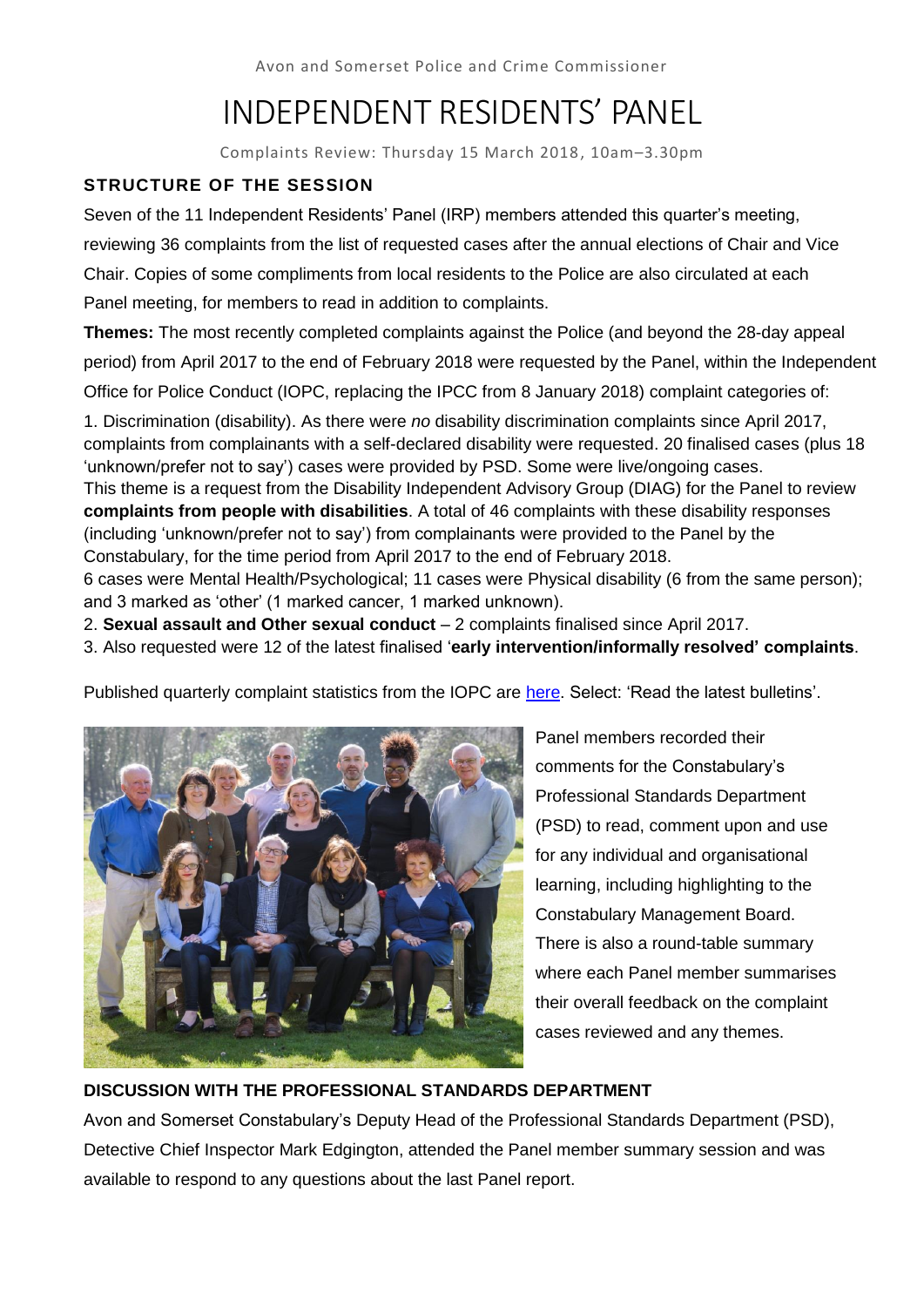## **PSD update from the Deputy Head**

- Panel members' compliments about Police Officers have been fed back and there is good learning;
- The PSD changes to their Department includes more complaints being handled centrally (20% more work has been taken from District Officers) to free up front-line Police Officers' time. PSD processes are good and the Department is looking at empowering Police Managers, for example, in handling conduct matters, with Intranet information to assist Line Managers;
- PSD Incident Assessors have an extended role, now including the informal resolution of complaints – or expressions of dissatisfaction - suitable for early intervention (a target response within 72 hours);
- There has been a discrimination awareness event at Police HQ, including 'Achieving Best Evidence' (ABE) training and the benefits of video interviewing;
- The PSD have undertaken analysis of crime and hot spots and areas of complaints, more effectively using available data.
- There have been changes within the Independent Office for Police Conduct (the IOPC, replacing the IPCC from 8 January 2018). There has been very good feedback from the IOPC on how Avon and Somerset Constabulary perform. The PSD make voluntary as well as mandatory referrals of cases to the IOPC. Due to the IOPC confidence in the PSD, the IOPC most often refer back to the PSD for local investigation, rather than an independent IOPC investigation;
- Conduct: Internal investigations can be very stressful for Police Officers and the process has now been improved. The Constabulary has invested in enhanced Officer support and Welfare Officers.
- Locally handled appeals (i.e. by a PSD Appeals Officer, not the IOPC) take a national average time to complete of 30 days. Avon and Somerset PSD take an average of 5 days. The monthly PSD performance 'dashboard' report is published [here.](https://www.avonandsomerset.police.uk/about-us/publication-scheme/what-our-priorities-are-and-how-we-are-doing/professional-standards-performance-information/)

**Panel request:** More narrative, background context from PSD is requested for Local Appeal data, particularly the meaning of 'upheld' appeals (4 in Feb 2018 out of 13 appeals locally completed). The suggested terminology for **upheld local appeals** is a breakdown including:

- Upheld: The complaint was not suitable for local resolution.
- Upheld: The complainant was not given the opportunity to comment on the complaint during the investigation and/or not provided with a written response.
- Upheld: The complaint Investigating Officer did not conduct a fair and proportionate investigation, and/or responses which were insufficiently detailed (with an apology or learning points identified where appropriate).

The PCC will take over local appeals later in 2019 and the PCC wants Panel members' involvement in the process, for continued scrutiny.

**Panel request:** Can the Early Intervention process be summarised on the Police website, such as on [the Complaints Process](https://www.avonandsomerset.police.uk/contact-us/complaints/the-complaints-process/) web-page?

## **THIS FEEDBACK REPORT**

This feedback report contains Panel members' comments and views, both positive and negative,

along with the responses from the Professional Standards Department. All Panel member

completed feedback forms are also available to the PSD to review.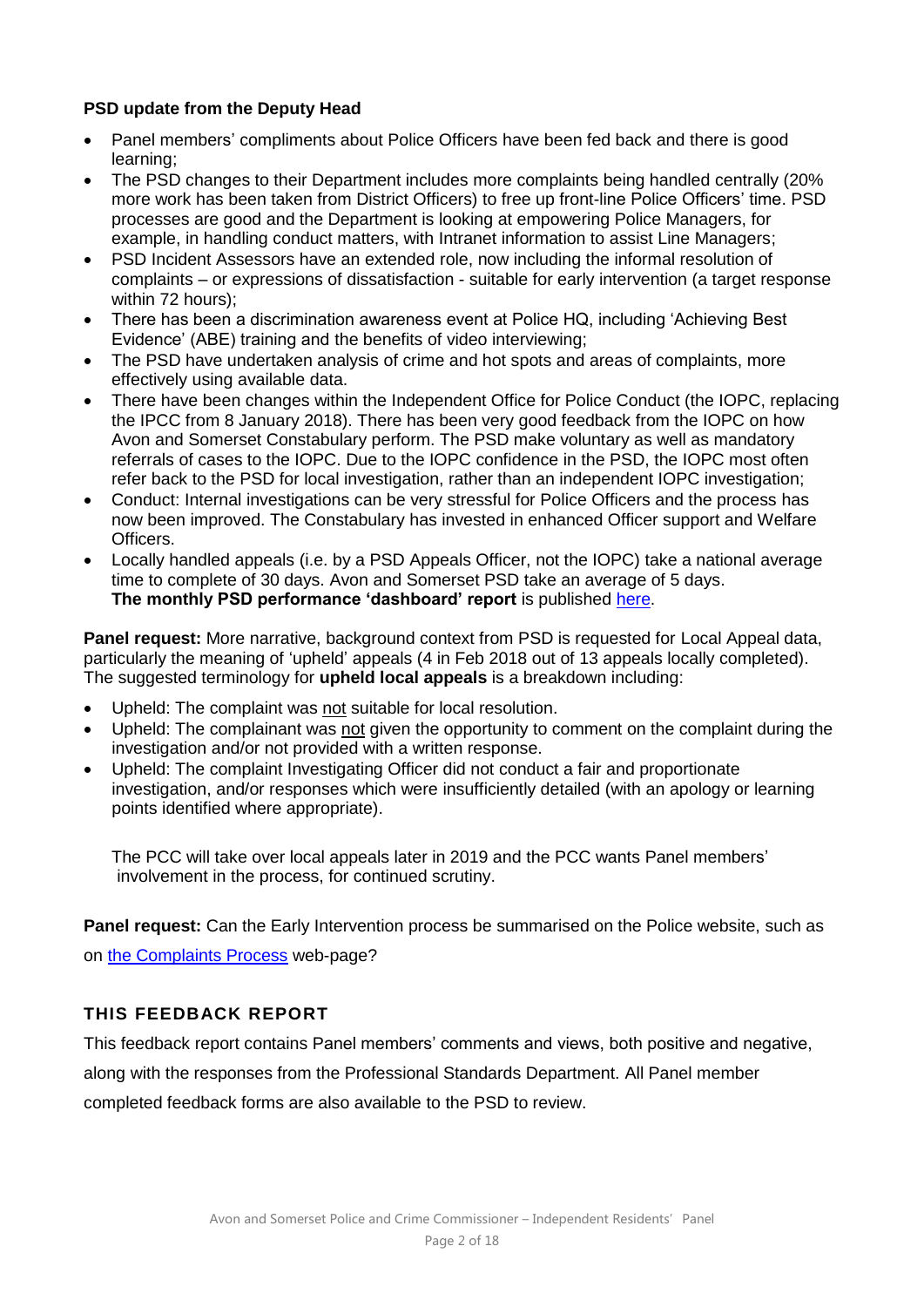## **POSITIVE COMMENTS**

Panel members highlighted the following positive aspects within the complaint case files:

- 1. Excellent Body Worn Video Camera (BWV) footage, for example by **PC 251 Keith McMahon**, particularly for turning on the BWV prior to the incident and leaving it on after. This includes running narrative by the Officer as to the reason for his welfare check attendance and safeguarding actions. This is very useful to view the whole event. See case 5 below.
- 2. The Panel member is very impressed that **C.I. Rowlands** took on a complaint case personally, identified the problem and offered an unequivocal apology. See case 8 below.
- 3. The terminology used by Complaint Investigating Officers when corresponding with complainants is noted as very much better than 18 months ago. Narrative like 'Disapplied', 'Filed', 'words of advice given to the Officer' and 'Police Reform Act 2002' are now either replaced or explained in plain English.
- 4. Video footage within the complaint file (.MP4, one case with a huge 390Mb file size) was very good. This is opposed to viewing BWV in the database called 'Reveal DEMS'.
- 5. There are good examples of complaints being fair and free from any discrimination or bias. The Complaint and Equality Form response for Disability showed no relevance to the complaint handling process, which was good as equality of service is shown.
- 6. A Panel member's case reviews showed that most of the complaints were dealt with in a timely way, although one Early Intervention case took longer than a formal complaint. See case 35 below.
- **7.** A very clear initial letter from PSD **PC 4523 Linda HYDE.** See case 27 below.

## *PSD response:*

*It is pleasing to see that some of the issues and learning highlighted in previous IRP sessions are now coming to fruition. In particular, the use of plain language in IO reports is something we have worked hard on improving to ensure that our complainants understand the process and have confidence within it. In addition, the examples of complaint investigations free from discrimination is very pleasing and what we expect from our Investigators.* 

## **QUESTIONS, CONCERNS, NEGATIVE COMMENTS & SUGGESTED ORGANISATIONAL LEARNING POINTS**

Panel members highlighted concerns about the following issues and also made suggestions that may improve the quality of policing service, Police Officer performance, conduct, or improve the complaint handling process:

1. Panel members found a trend of detained people in custody with ill health making a complaint that for various reasons their medication was not given to them. This is noted as the same issue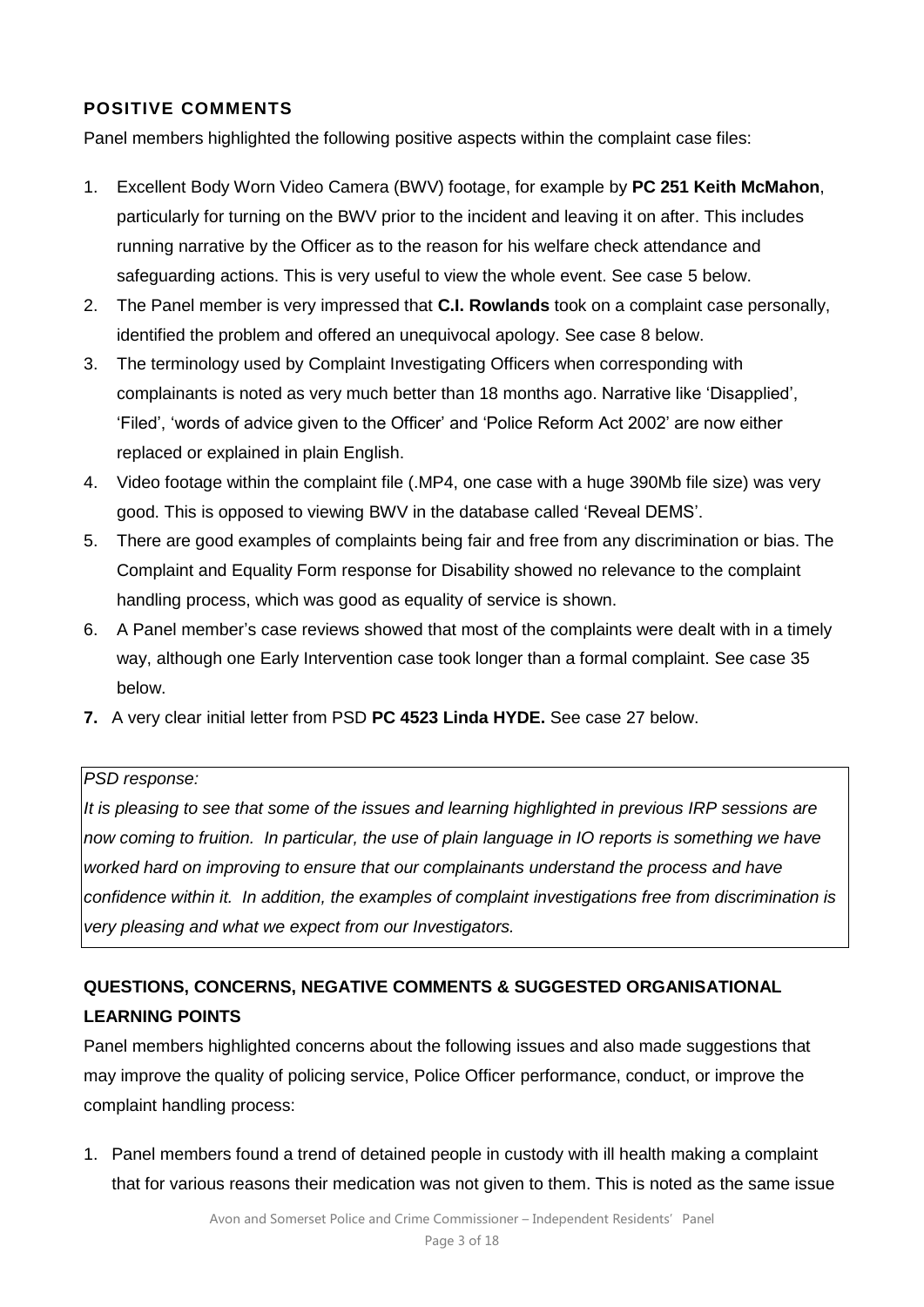raised by the PCC's Independent Custody Visitors at their meeting on 14 March 2018. In most instances, the reason given is that Custody staff don't know what the detained person has just taken. Approved Mental Health Professionals are located at the Custody Centres in each of the Police Centres.

- 2. Organisational learning point: Some complaints occur due to the failure to de-escalate a situation. Officers' interactions with members of the public with mental ill-health are very important to avoid tempers being lost. Are de-escalation techniques taught as part of Officer training? This should include the Officer keeping their voice calm and quiet/low, using short, simply worded sentences, being polite and respectful, being assertive without being aggressive, plus awareness and interpretation of a person's behaviour, particularly someone in mental health crisis. See case 28 below.
- 3. A serious complaint noted as still live and ongoing rather than completed has no recorded actions since 27/11/2017. Concern is that these serious cases are not prioritised along with Officer's other front-line duties.
- 4. Organisational learning point: A single abbreviation for 'Body Worn Video Camera' is required to be used by Avon and Somerset Constabulary as an institution. Four versions have been used in documents and more thought is needed by the Constabulary.
- 5. Panel members review complaint case files from electronic folders (rather than within the PSD complaints handling database called 'Centurion', which would require the purchase of a licence for each Panel member or concurrent users, which may be 11 extra licences). Panel members requested standardisation of complaint file sub-folder naming and standardised document naming.
- 6. Officer BWV camera use training, to include switching on early, before arriving at a location, would better capture how the mood/behaviour escalates.
- 7. Multi-agency issue: A Panel member reviewed 3 complaints where a Doctor was required earlier than the arrival time.

#### *PSD response:*

*The issues regarding the detention on people suffering from mental health problems is a significant one. The Constabulary is committed to ensuring that its staff are equipped with the right skills and provisions to effectively manage such cases, although it is not always easy to know if people are suffering from such problems. Examples of practice include a mental health triage nurse situated in our communications team to provide help and advice to officers. We also operate a policy whereby anyone detained solely under the Mental Health Act, are not taken to police custody but instead to a mental health facility. We have a force lead on mental health and we will ensure that the feedback highlighted by the panel is acknowledged, and consideration is given to the areas highlighted. In terms of Body worn Video, the official terminology is BWV and this is something we need to ensure all our staff use for consistency going forward.*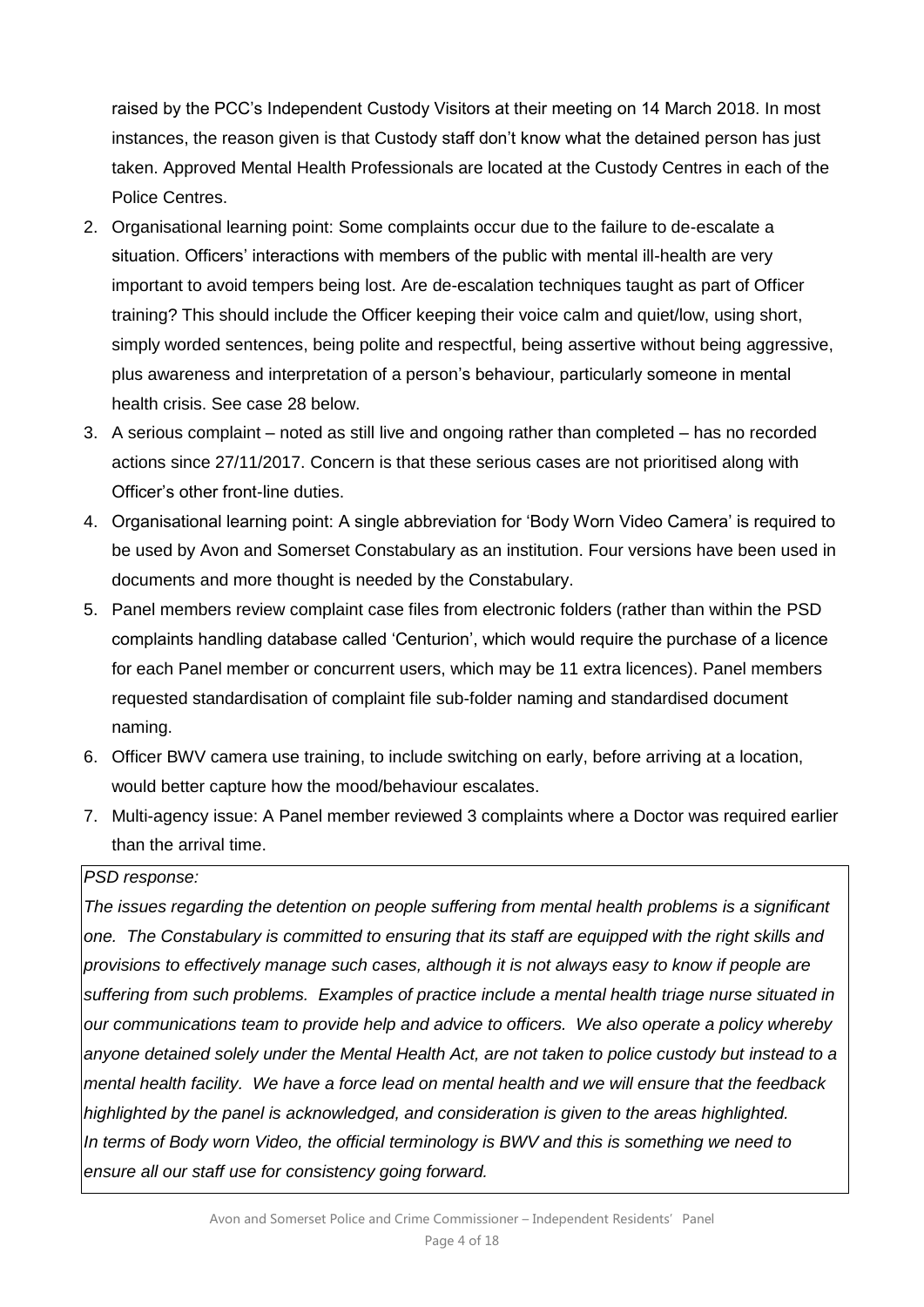## **REQUESTS FOR COMPLAINT FILE REVIEWS**

Three complaint cases are requested to be reviewed by the PSD as follows:

#### **Complaint case reference 1**

The complainant had a heated exchange with his neighbour who was blocking his right of way and the Police were called. The complaint is that the Officer sided with the neighbour and warned the complainant that he could be arrested for public order/breach of the peace, when he was within his rights and his neighbour was trespassing on his land.

Positive points: A swift resolution, which was facilitated by BWV footage.

This complaint was resolved by agreeing to pass on to the Officers how strongly the complainant feels about access to his land. The BWV footage and incident log shows that the complainant himself had committed offences during the incident by threatening people and property. The local resolution log states: "*Both officers are calm, reasonable but firm with the Informant. The BWV clearly does not support the Informants version of events*." Therefore, the Panel member considers that the complaint should have been dismissed and the complainant should perhaps have been warned about his behaviour (he might well have been warned outside of the complaints process). **Query:** Why was the complaint concluded in this way? It gives the impression that the complaint was in some way agreed with, when in fact there appears to have been no grounds for complaint and the complainant committed offences through his bad behaviour.

Please would PSD examine this case file and comment upon whether this was the right way of handling the complaint and right conclusion.

**Complaint case reference 2:** This is a complaint about an older person (who identifies as disabled) possibly being exploited/abused by his son and feels that nothing is being done. The reported criminal damage to the father's car is the only aspect referred to in the complaint response. There is no action log. Possibly this complaint is best dealt with by a visit, as the complainant is upset, angry and possibly vulnerable and needs safeguarding actions taken. The father's poor relationship with his son appears to be being treated as a 'domestic' issue, without any further exploration. There is a very narrow view taken of the complaint. The Complainant categorises it as relating to Age, Disability and Mental Health. This case does not appear to have been fully investigated. There is no acknowledgement of age or infirmity, or increased vulnerability due to the son's alleged drinking/drug abuse. The complaint was closed when the father's vehicle was returned. There is no evidence of an investigation into his claim of "causing me actual bodily harm, demanding money with menaces".

**Queries:** Why was the rest of the complaint not addressed?

**Operational issue:** Aside from the complaint being dealt with, was the safeguarding issue flagged and actioned as an operational policing matter?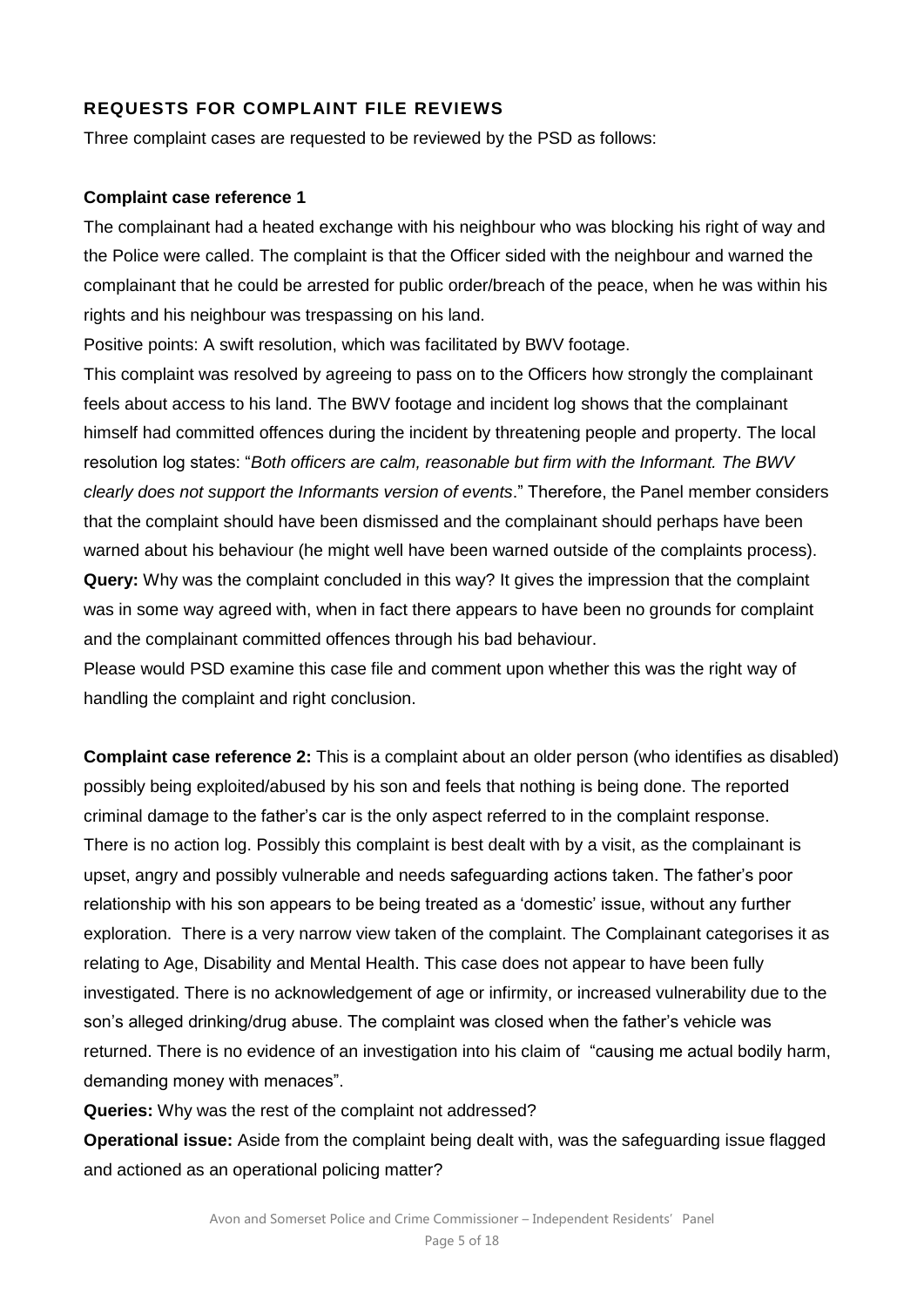**Complaint case reference 3:** The complaint finalisation letter, although brief and to the point, outlines well the action taken to address *part* of the complaint. However, not all elements of the complaint are addressed i.e. training of the Officer in question.

**Query:** Why did it take 9 days to acknowledge the initial complaint? The Panel member is concerned whether there is a bias or discriminative element to the lack of timeliness. Also, the complainants mention the names of the children involved and the Panel member is concerned that this may give rise to racial profiling which in turn can influence the process of resolution. A request to review this case is in order to seek assurances and rule out discrimination.

#### *PSD Response:*

#### *Complaint case reference 1*

*We will review this case to ensure it was resolved in the correct way. There are strict guidelines outlining how and when we should not record a complaint. More often than not, we will record such a complaint and determine whether there is a case to answer on the part of the officer. The complainant will then have the various rights of appeal that accompany that.* 

#### *Complaint case reference 2*

*Mr H was contacted by Inspector Sarah Treweek on 20th March 2018. During this conversation Mr H "was absolutely adamant that he did not want to pursue any complaint against police, and did not want any further police involvement". PSD wrote to Mr H on 20th March 2018 to confirm that his complaint had been withdrawn as per his conversation with Inspector Treweek.* 

*With regards to the Safeguarding issues – Inspector Treweek has passed Mr H details onto the local Beat Manager for their information.* 

#### **Complaint case reference 3**

*The reason that it took 9 days to acknowledge this complaint was due to the exceptionally high workload of the Professional Standards Assessment Team at the time that this complaint was made. The Assessment Team was also working at a reduced capacity due to annual leave/part time working. It is worth noting that that this complaint was recorded and acknowledged within ten working days as stipulated in the IOPC (formally IPCC) Statutory Guidance.*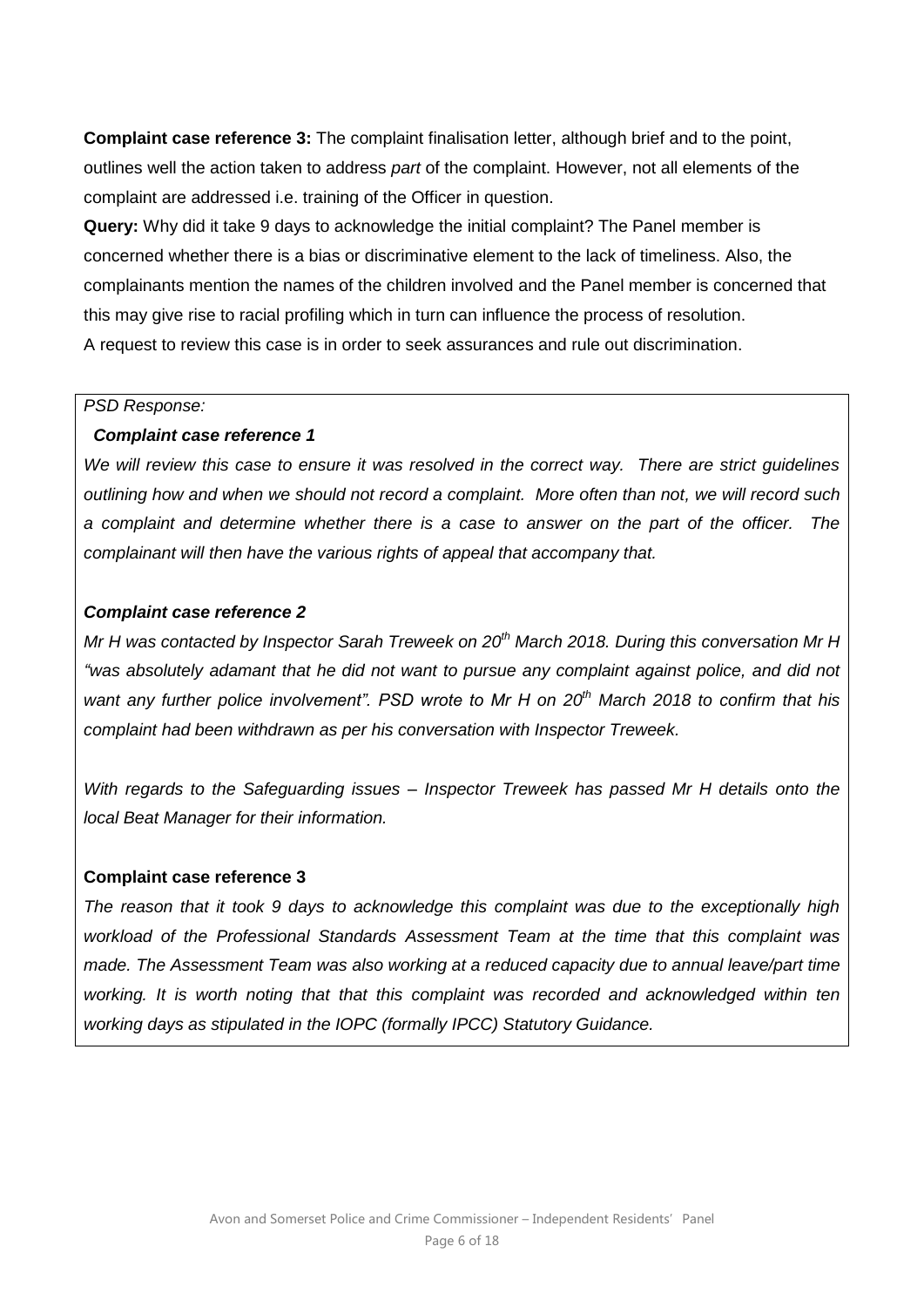#### **SUMMARY OF COMPLANT FILE REVIEWS**

#### **Complaint case reference 1: See case for PSD to review, as above.**

**Complaint case reference 2: See case to review, as above.**

#### **Complaint case reference 3: See case to review, as above.**

**Complaint case reference 4:** This complaint includes an allegation of Police failure to ensure that the complainant is provided with medication for mental ill health. The Panel member agrees with the proposals within the Complaint Investigating Officer's report. However, no further comments can be made as the complaint is still live and ongoing.

**Complaint case reference 5:** The ability to review the BWV for this welfare check, with the extra verbal explanation from the Police Officer on leaving the location, to summarise his reasons for entering the home, is very valuable in defending against this complaint. PC 251 Keith McMahon made excellent use of this BWV resource to record the event and was particularly calm and polite to the complainant who was very agitated.

**Complaint case reference 6:** This complaint is formally recorded, after starting as an informal/early intervention dissatisfaction case. The complainant has declared mental ill health and insulin dependence. The positive points are that considerable trouble is taken by Custody Officers, the initial complaint investigation and the Appeal Reviewer to repeatedly explain to the complainant why his medication could not be administered whilst he was detained in custody and why his buzzer was deactivated. The complainant was in a custody cell and refused to engage with the Health Care Professional (HCP) to give permission for the HCP to administer the complainant's medication. The complainant repeatedly used the cell buzzer to ask for his medication and it was repeatedly explained that he would need to engage with the HCP (a contractor for G4S). Five buzzer calls are made within 30 minutes on the same issue. Welfare checks are still made on the Detainee. **Complaint case reference 7:** This complaint is still live, so no further comments are made by the Panel member.

**Complaint case reference 8:** Disability is declared by the complainant. He reported an incident of dangerous driving where a car deliberately swerved at him whilst he was cycling and he submitted helmet camera – dash cam - footage. This incident was allocated to the Police Crime Unit. However, the complainant was then told that this was in error, that it was a road traffic matter and there would be no further action. This resulted in the complaint alleging a failure by the Police to investigate.

Positive points: The complaint seems to have been taken very seriously and the complaint was investigated by C.I. K Rowlands who identified an organisational problem with the way in which dash cam cases are allocated and investigated. There appears to be two issues:

- Was this a Police matter at all?
- If so, to which Department should it be allocated for investigation?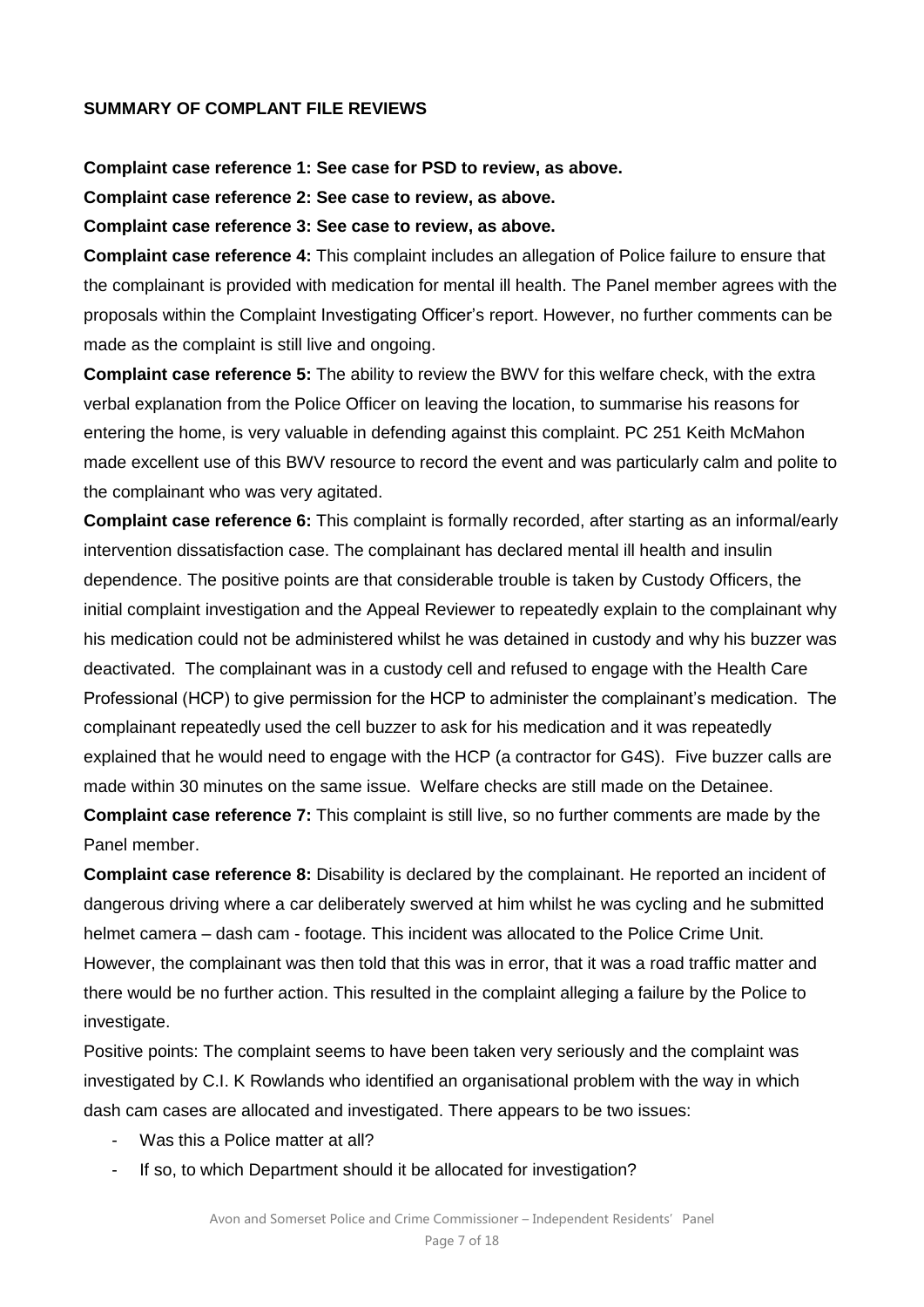It appears that C.I. Rowlands has identified that there is no process for such cases and will address this issue. The Panel member is very impressed that CI Rowlands took on the case personally, identified the problem and offered an unequivocal apology.

**Organisation policing:** The complainant did appear to receive a very poor service by the Police. He was clearly distressed by this dangerous incident and had presented video evidence, only to be told that the Police would not investigate. The Panel member couldn't view the footage but it appears that this was more than simply inconsiderate driving and could have qualified as a serious driving offence such as dangerous driving. Whilst the Panel member commends the Officers for dealing with this complaint, if the complainant hadn't been assertive and complained then there would have been no action at all.

Also, the complaint finalisation letter seems rather scant given how much work went into this complaint. It appears that it was provided further to a discussion, so it may be that most of the information had been imparted via telephone. However there is value in recording the full result of the complaint in detail in the final letter so that everyone has a clear record of how it was concluded. **Query:** Do the police deal with all road traffic offences, or are the more minor offences dealt with by another agency?

**Request:** Would PSD please provide an update on progress with C.I. Rowlands' project to put in place procedures for dealing with dash cam footage in road traffic cases?

**Operational / Organisational Learning comments:** This case highlights the need for a process for dealing with cycle helmet/dash cam cases.

**Complaint case reference 9:** An Officer investigating an assault wants to arrange a voluntary interview. The complainant alleges that during a telephone conversation the Officer was threatening and aggressive and would not listen to her side of the story.

A physical disability is declared as the complainant is receiving treatment for cancer. Positive points are the unusual but effective letter which sets out in full the accounts of the Officer who is the subject of the complaint plus the Officers who witnessed the call. The letter then concludes that the complaint is not upheld and explains why. Whilst this may not always be the right approach because it results in a lengthy letter, in this case it is effective because it allows the complainant to understand why her complaint was not upheld in circumstances where it was her word against the Officer's.

**Complaint case reference 10:** This complaint alleges a failure to investigate reports of assault. The negotiation with the Investigations Officer reveals that the complainant understands the reasons for the Police taking no further action (NFA) but also wanted the alleged assailant to understand the gravity of the actions. The alleged assailant was asked to consider mediation but declined for the reason that they had moved away from the area. The investigation is then closed. Disability was not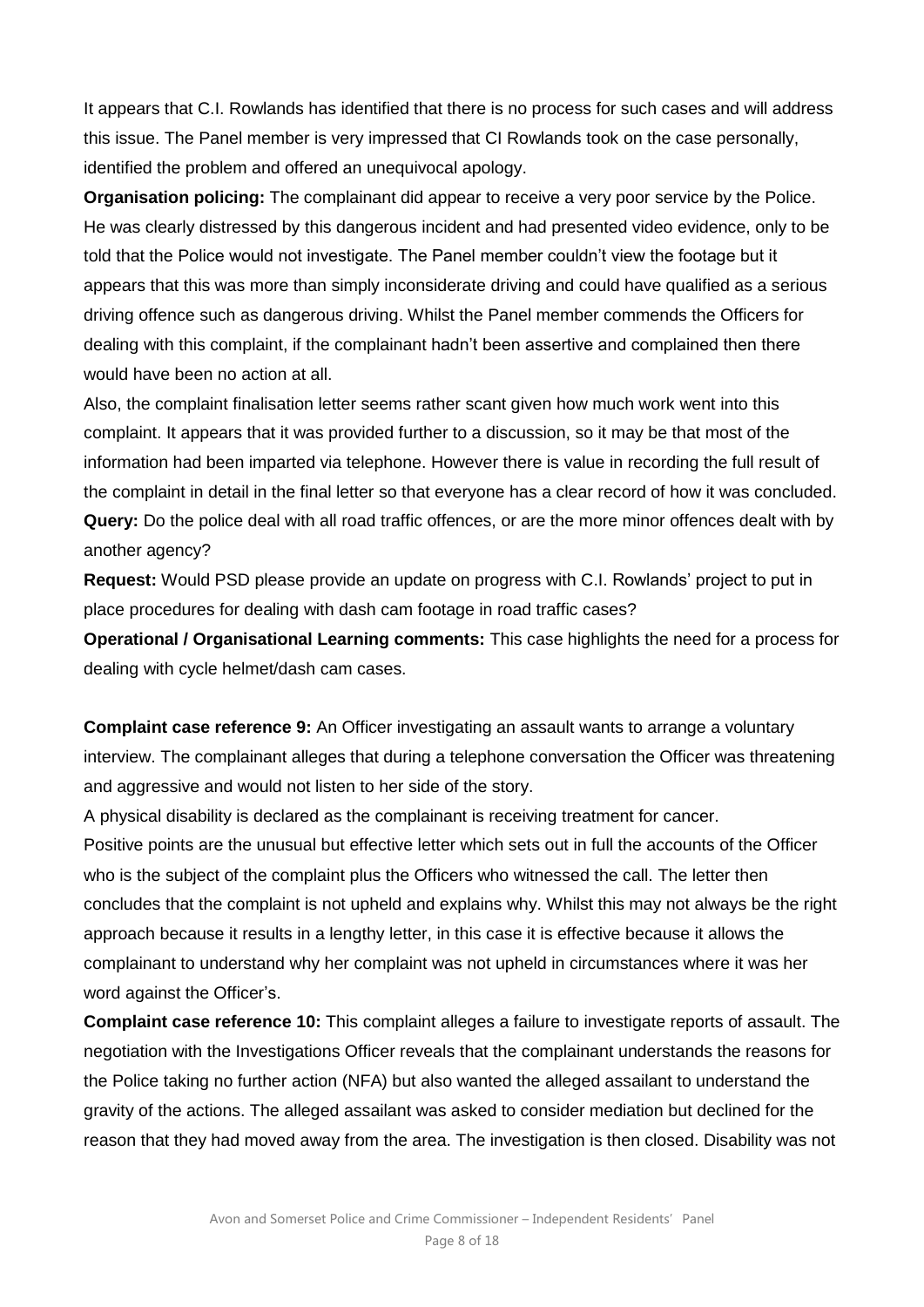a factor in this complaint or the investigation. The use of mediation to resolve the complaint is a positive action. Careful discussion with the complainant indicates sensitivity to the issues.

**Complaint case reference 11:** The complainant's son alleges Police assault on arrest. However, the son had been in a street fight so the injuries may have been caused at that time. Although there is a full log of enquiries, the case notes do not contain the Police Officer's email to the Complaint Investigation Officer. This document should be on record.

There is good communication with the family and the review of the Officer's account is noted in the complaint finalisation letter. The Complaint Investigation Officer's conclusion is considered fair and balanced and includes an apology to the complainant. CCTV of the street fight has been reviewed. However, the Officer complained against did not have BWV on and this might have helped the complaint investigation. A colleague's BWV was on at the time but the footage had been deleted (this may have been due to the time lapse between the incident and the complaint investigation). **Operational point:** This case shows the importance of BWV usage for all parties involved in a complaint case.

**Complaint case reference 12:** This Complainant alleges a reported breach of a non-molestation order five times in one month which were not investigated by the Police. The complainant describes herself as having a disability.

Positive Points are: The request for a welfare check; the welfare check visit record shows positive attempts to support the complainant about various personal issues; care about the complainant's mental state; and attempts to liaise with a support worker (an Independent Domestic Violence Advisor – an IDVA).

The Panel member considers that the whole email from the Complaint Investigation Officer to the complainant is over formal, written in bureaucratise and should have been redrafted into plain English:

*"As indicated below your complaint has been forwarded to me for investigation. . . "*  This is an ongoing, live complaint so no further comments can be made by the Panel member.

**Complaint case reference 13:** This is not yet concluded, but the complaint seems unjustified. **Operationally,** the Officers were concerned for their own and the individual's safety so BWC is particularly useful in cases like this to validate the statements given by Officers.

**Complaint case reference 14:** This complaint is handled in a timely and logical manner. Again good terminology is used and 'disapplication' is now explained much better:

"Under certain circumstances the Police Reform Act 2002 allows police forces to record complaints from members of the public, but to take no further action if the complainant has failed to make contact. *This*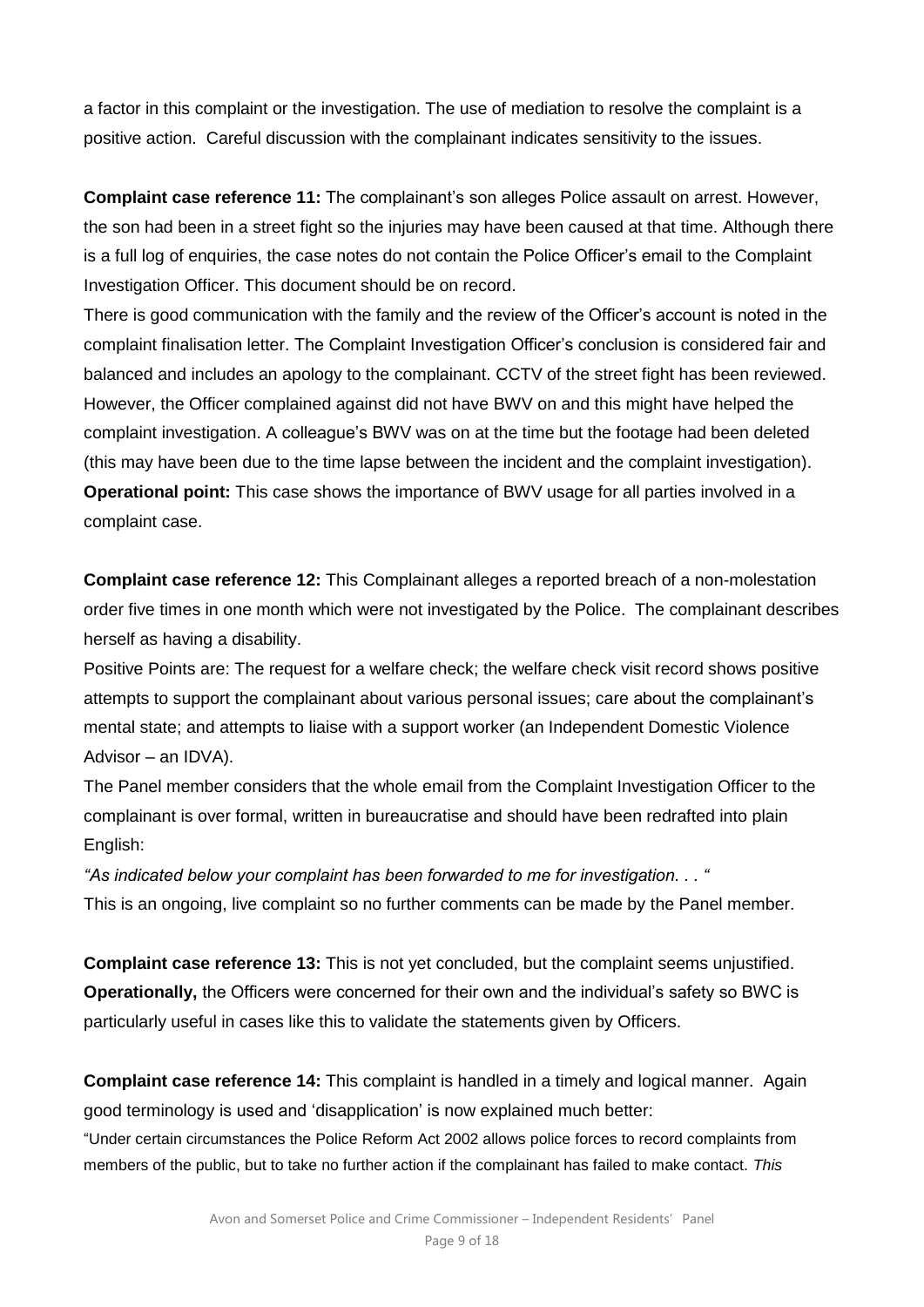*process is referred to as 'Disapplication'* and I am of the opinion that due to your non-co-operation, disapplication is appropriate with regard to your complaint."

**Complaint case reference 15:** Well-handled complaint, in a timely manner.

**Complaint case reference 16:** A well-handled complaint, in a timely manner.

**Complaint case reference 17:** This is an allegation that the complainant should have received medical attention whilst under arrest for another incident. Case is still open and the investigation has not been concluded. To date, the complainant has not made contact with the Investigating Officer.

**Complaint case reference 18:** This complaint relates to the time spent in a Police custody unit. The positive points are that there is no evidence that the complainant's mental health (he was subsequently detained under Mental Health Act) impacted on the management of or response to complaint. Also, the final letter contained a clear apology and referred back to a wider conversation about the complainant's situation.

One negative point: Providing toilet paper after the event is not hygienic.

**Complaint case reference 19:** The complainant reports being assaulted and arrested during an unlawful search of his property. He is being treated for cancer. Two positive points are that the ill heath is acknowledged (the complainant was interviewed at home, not at a Police Station). Also, the response letter acknowledges learning from the complaint.

**Complaint case reference 20:** This complainant was stopped by an off-duty Special Constable (this action resulting in the Special Constable then being deemed on-duty).

A positive point is that there is no evidence of the disability impacting on the complaint management or response.

An apology was given for the Officer's over-zealous action, which was prompted by the concern. Operational point: Special Constables must be made aware of the boundaries of their role.

**Complaint case reference 21:** This complaint relates to lack of interest in investigating the original incident of identifying and taking action against an individual following a road rage incident. The initial complaint is speedily acknowledged, within 2 days. However, there is no audit trail of any investigative work that has been carried out during the complaints handling process. The final outcome letter alludes to activity. However, there is no proof attached and the complainant is not kept informed; Written acknowledgement from PSD took 3 weeks, which may have been delayed due to the festive period in December.

The Police Call Handler has typed 'INFT' on the Call Log. Is this standard abbreviation for 'Informant', the person on the phone?

The final letter appears to focus on the police investigation rather than the complaint: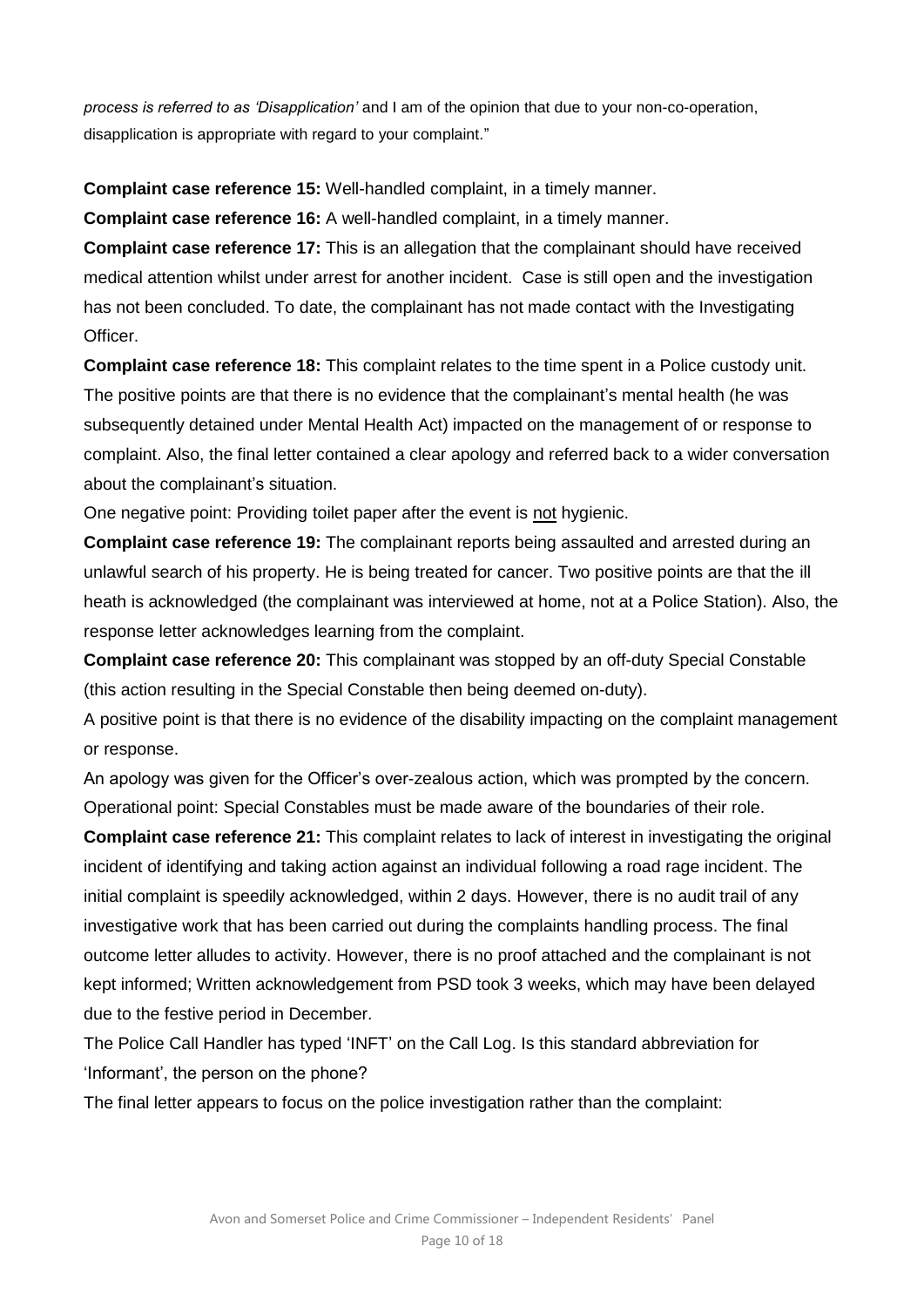"*Complainant alleges member of staff failed to properly investigate a report of an assault; failed to track suspect, despite advising 'the individual is known to us already, failed to speak with the hospital, obtain CCTV or identify and speak with witnesses or attend the address of the registered keeper – 5217255396."* There is reference to the lack of attention in process. However was this good enough?

**Query:** The complaint appears to have been dealt with with very little significance. Is this because of the nature of the crime, or is it attributable to a busy period of the year where more significant crimes occur?

Does the outcome determine the means, which in this case was a re-opening of the original investigation?

**Action request:** The Panel or the public do need to be aware of cases where resource deployment is prioritised for cases deemed to have more significance.

**Operational:** It is quite obvious that the severity of the crime may have affected the resource deployed in this case – taking into account the limited public resource – but what other alternatives are there apart from the use of the informal resolution (target response within 72 hours) which could have been applied in this case?

**Complaint case reference 22:** This complaint alleges that Avon and Somerset Police are failing to train sufficient wildlife crime officers. Also, if advice was received from a wildlife crime officer then this was poor and allowed a landowner to escape prosecution.

Positives points are: The complaint acknowledgement, sent within 2 days, is timely; Responses are factual and reasonably timed; There is an Action Plan to address learning points for the individuals under question; and the final letter is informative, polite and addresses the learning points. There is use of an abbreviation by the Police Call Handler (in the Call Card on the STORM Incident 'ISR' Report), referring to 'INFT'.

**Query:** Was the fast speed or response because the original complaint is recorded as an Organisational complaint?

**Complaint case reference 23:** The acknowledgement of the initial complaint is timely, within 7 days. The appeal finalisation letter is informative, polite and addresses the points of appeal. As the evidence used in the decision making – the BWV footage – is not included in the complaint file then it is not known if the correct final outcome has been reached for this complaint. [Noted: access to BWV (marked as 'evidential' is in the Reveal DEMS database].

**Complaint case reference 24:** The complainant asks for the complaint (incivility and threat to arrest) to be dealt with informally but it is still formally recorded. The acknowledgement to the initial complaint is within 6 days which is timely. The Police Call Handler (ISR) report is helpful and informative in explaining the decision making process.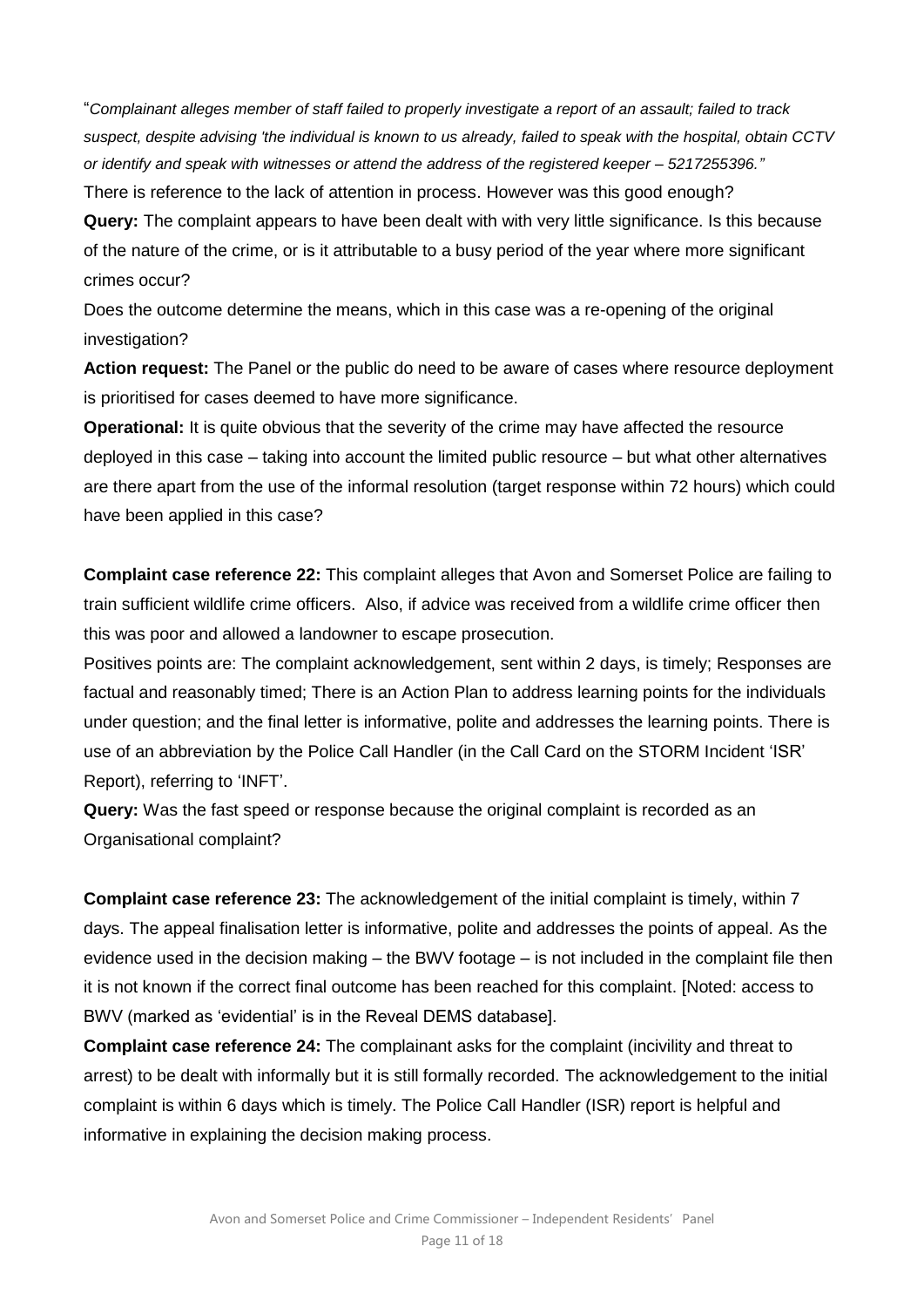**Complaint case reference 25:** The complainant alleges that a Police Officer failed to acknowledge that he was genuinely worried about being stabbed and was accused of trying to get a free lift home. The Police Call Handler's report is detailed and informative. The complainant withdrew his complaint but the Panel members queries that there is no PSD request to ask the reason for the withdrawal.

**Complaint case reference 26:** The complainant complains of excess force used during detention under the Mental Health Act. The BWV provides the Complaint Investigation Officer with evidence which shows no excessive force is used - it is compatible with protecting self-harm and the outcome is that reasonable force was used. The complainant did not provide body mapping sheets that she originally offered, despite several reminders.

**Complaint case reference 27:** A very clear initial letter from PC 4523 Linda HYDE, referring to local resolution/early intervention as a positive way of dealing satisfactorily with a complainant's problem, emphasising how Early Intervention ensures a speedy conclusion and an effective outcome. However, this letter is unsuccessful. The Complainant wants to escalate it to a formal complaint and states that she has a dislike of all Police Officers and suffers mental health issues. There is an effective process here of resolving an intractable issue. Inspector SWEETING opened the formal complaint because he found that the Officer was at fault as an assault should have been logged and investigated, but was not dealt with at the time. However, having given words of advice to the Officer, he finalises the case in the next paragraph.

The complainant would not make a formal allegation against her mother or say what would satisfy her in terms of resolution. Officers had at the time assisted her and her brother to move from the mother's house back to the complainant's flat.

**Complaint case reference 28:** This complaint is regarding Officer incivility by a Tenant, who later realised that his problem was one of housing rather than a Police matter of harassment. The Police Community Support Officer (PCSO) complained against recognises her abruptness and being short tempered. There is a nicely balanced report, sharing blame. The PCSO apologised. The no further action (NFA) is considered to be an appropriate outcome. However, the PCSO could have been more polite and calm in her approach. Maybe she could have picked up on some signs of the complainant's frustrations and altered her manner accordingly.

**Operational/Organisational learning comment**: There is a need for Officer awareness/training to include strategies for successful interaction, being polite at all times, staying calm, being assertive rather than aggressive.

**Complaint case reference 29:** This complaint is very full. The Niche (Police database) record is long and detailed, but confused. From the complainant's perspective this is a very serious allegation – that an Officer's behaviour is ill informed, over zealous and one-sided, determined to get a conviction at all costs against a vulnerable young man with learning difficulties, ADHD and global developmental delay. There is a detailed report of two court cases for the same offence, the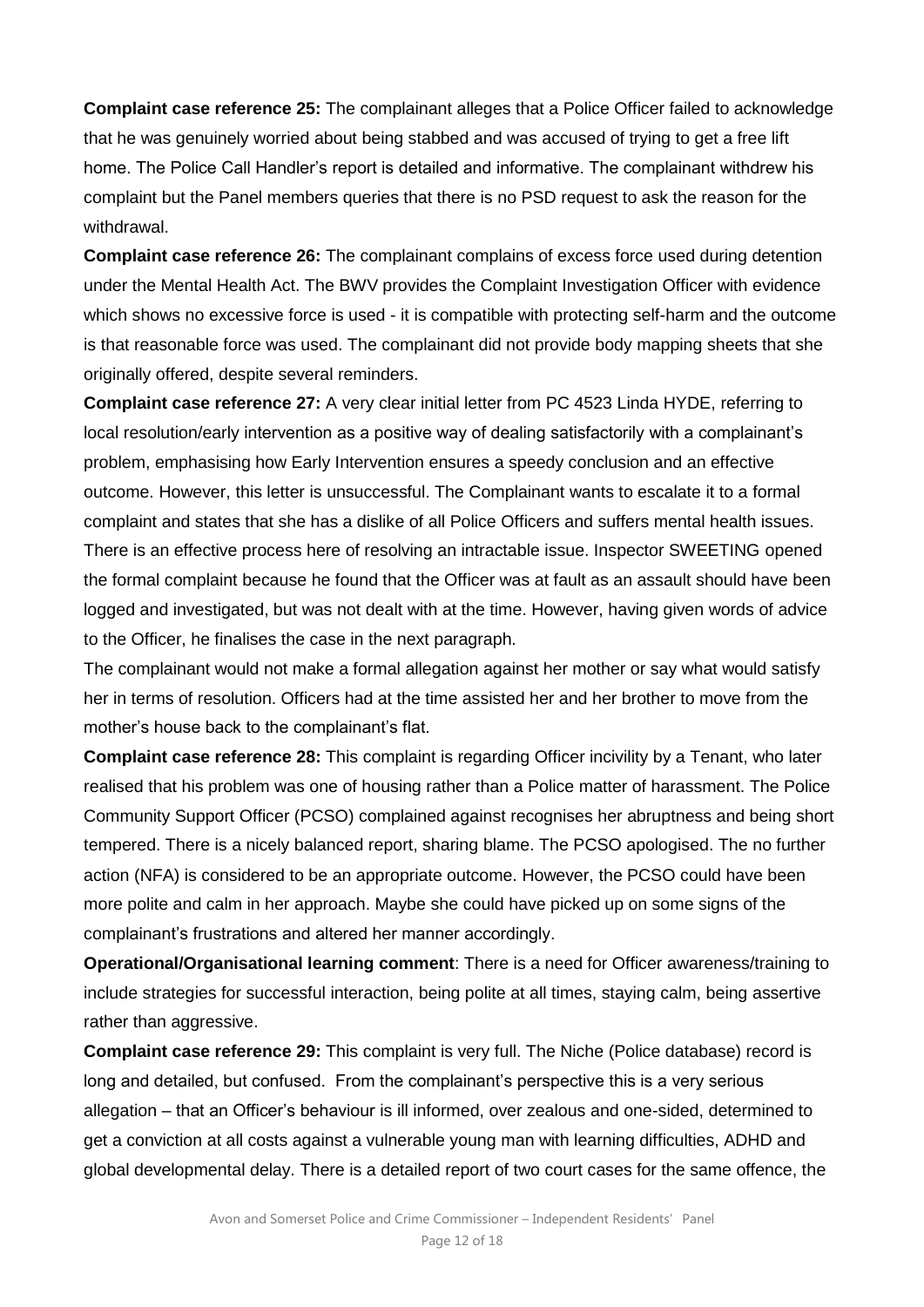first dismissed through lack of evidence, and the second resulting in a remand in custody for 6 months. This is a very serious complaint and a very complex case with valid points – which need to be evidenced – on both sides. This is a live, ongoing complaint, so there is no finalisation yet in the case file.

**Query:** With a complaint of this severity, the lack of timeliness is questioned. There are no records after 27 November 2017. Is this subjudice?

**Complaint case reference 30:** This complainant alleges that Officers ignored his request to take a statement about a broken window. The complaint is well handled, in a timely manner.

**Complaint case reference 31:** This complainant includes an allegation of Sexual Assault. The complainant alleges that Police Officers attended her home address, behaved in a very aggressive and threatening way and accused her of lying about a criminal allegation. One Officer allegedly told her to shut her mouth and said that she should be dead. The file note states that this complainant has made a number of false allegations against the Police, on record. A Marker exists to request Police Officer double-crewing and use of BWV camera.

An additional complaint is made against a Police Officer assaulting the complainant. A complaint Investigation Officer is allocated to verify the credibility of this complaint before confirming responsibility for the complaint investigation. The Single Point of Contact (SPOC) Officer requested removal of his support after an allegation is made against him as part of this complaint. The case file includes an email note that the SPOC Officer has supported the complainant for a long time and had an good relationship with her until this complaint.

The SPOC Officer's report reads: "I am the Npt [Neighbourhood Policing Team] Sgt who effectively has been the "Spoc" for this **difficult young female for the last year** . . .(details of challenges faced in his work). I have known <complainant's first name> since she was 16 years of age and have done my level best to support her through house moves, job applications and other various crisis she has had."

The complainant sends a text message about 9 weeks after making the initial complaint, indicating that she does not wish further Police contact and a complaint withdrawal letter follows. Positive points of the complaint process includes that:

The complainant seems well-known to the local beat team which appears to have verifiable records of previous false allegations; Overall, sensitivity is applied to the complaint investigation from the Investigating Officer (i.e. checking the credibility of allegations about a Police Officer before a decision on locus of investigation); Considerable attempts, recorded, are made to meet the complainant and listen to her story; and persistence and patience is given towards the complainant, to give time and support regarding the complaint.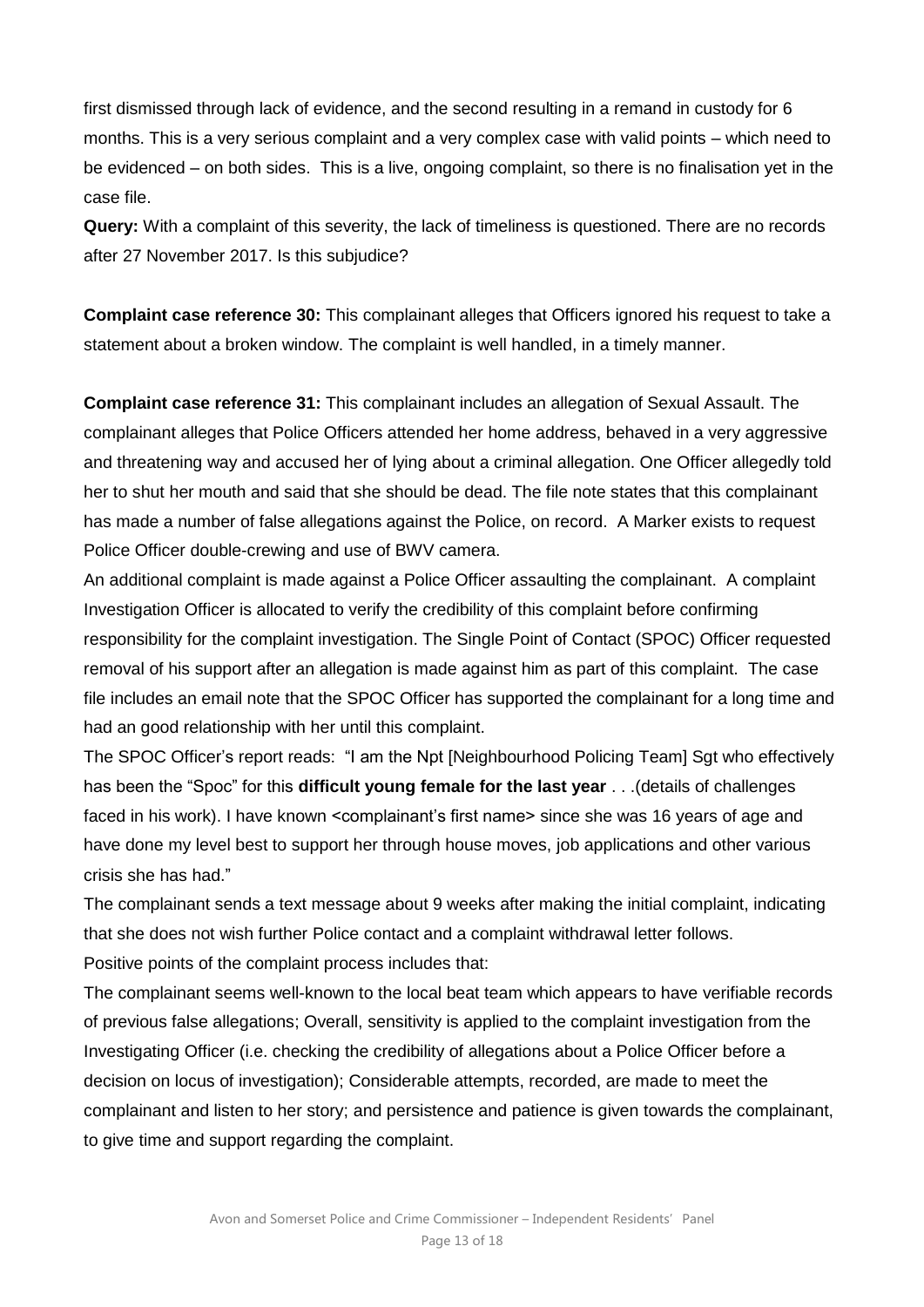Negative points of note are: Concern about how the complainant is described by SPOC Officer. The word 'difficult' is a judgement with considerable negative connotations. The complainant appears to have mental health issues and so a more neutral word, such as 'distressed', should have been used. The Panel member has no doubt from the record that the complainant was behaving in a way which made contact with her difficult.

**Request for action:** A gentle reminder is requested to the SPOC Officer about judicious use of language in case records. ('difficult' refers).

**Operational/Organisational Learning comment**: As mentioned above, a value judgements ("difficult") should be avoided in case notes.

**Complaint case reference 32:** This 2016 complainant includes an allegation of Sexual assault against an Officer from another Force. Due to the nature of the complaint, Avon and Somerset Police was requested by the IPCC to log it (the other Police Force's Chief Constable appeared reluctant to use delegation of powers).

The IPCC took the lead and the complaint was passed to South Wales Police to undertake the investigation. Avon and Somerset Constabulary seemed to need to chase the IPCC in order to update records, in spite of the IPCC stating their responsibility to update every 28 days. In spite of the IPCC lead, an email chain shows a lack of clarity over Avon and Somerset Constabulary's position, particularly in the absence of regular updates from the IPCC. Due to the number of abbreviations/acronyms, four organisations and names (but no job titles, a problem with emails without signatures) this case was hard to track through the correspondence for the Panel member. There is reference to a specific letter being drafted to the complainant rather than sending a standard letter, but this letter is not on file. This action is 3 months after the complaint. Due to the complaint being handled by the IPCC, there is no correspondence or information relating to the complaint investigation or outcome.

#### **Early Intervention complaint reviews:**

**Complaint case reference 33:** This complaint is regarding the Police not following up on a dangerous driving incident. It is handled in a timely and logical manner. The Panel member is delighted to see that the terminology used in emails and letters to complainants has improved from the illogical and incomprehensible language used in the past. This complaint case example of good practice is quoted below, highlighting in italics where the wording has been greatly simplified: "I would like to reiterate that your *expression of dissatisfaction* has been dealt with through *early intervention*. This approach focuses on resolving your concerns in a timely manner and not as a formal complaint (as defined under the *Police Reform Act*). In view of the above, this matter will *now be closed* by the Professional Standards Department. However, if you remain dissatisfied and wish for a formal complaint to be recorded, please let me know."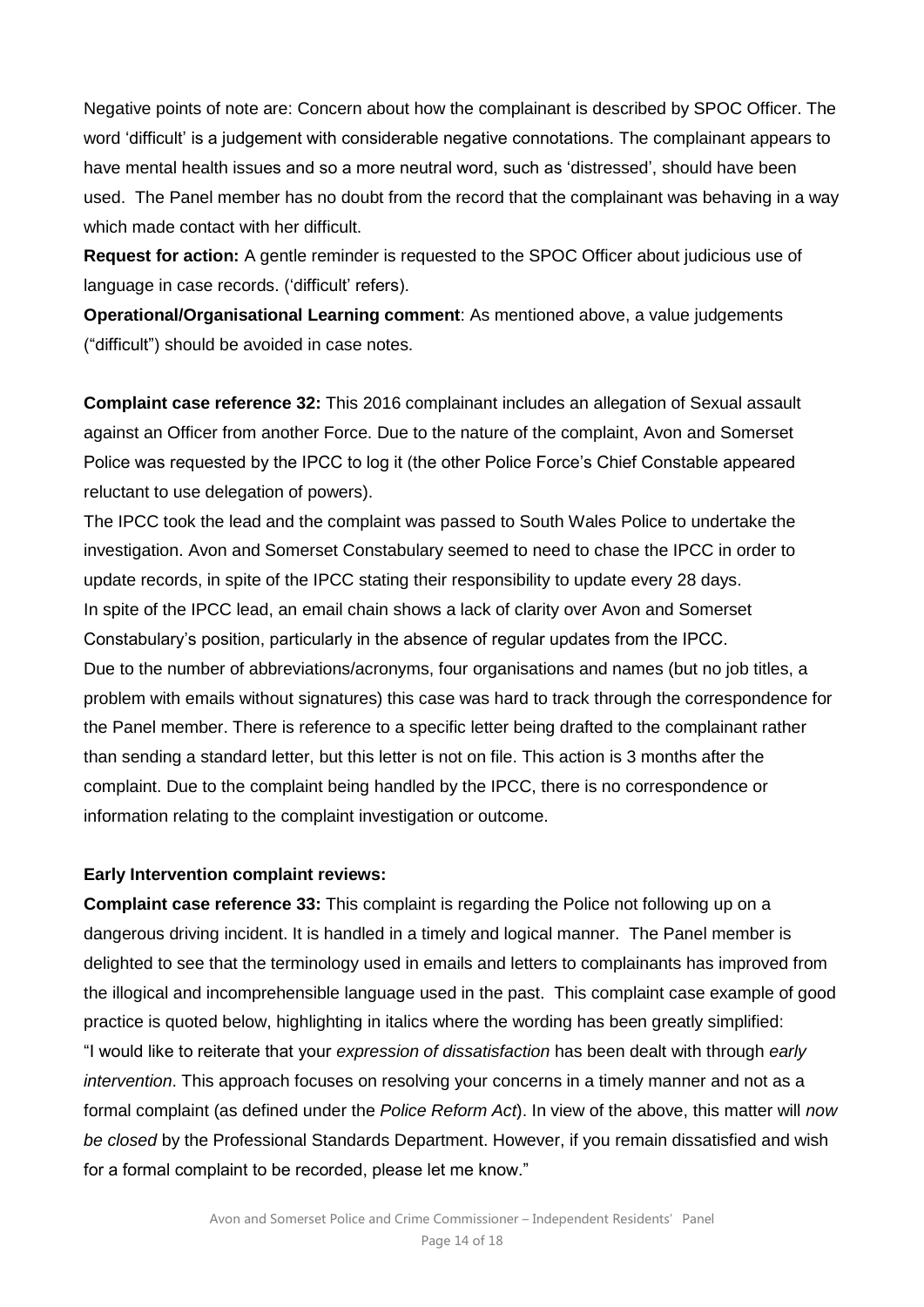**Operational/Organisational learning comment:** The Police Officers were concerned for their own and the individual's safety. BWV is particularly useful in cases like this to validate the statements given by Officers.

**Complaint case reference 34 & 35: Early Intervention cases (Reviewed by 2 Panel members, separately)** 

Panel member 1: This complaint is actioned rapidly with the desired outcome and early intervention is appropriate.

**Operational/Organisational learning comment:** This is a complaint which need not have happened. If a victim of a possible crime (particularly a victim) contacts the Police with a query about their case then they should always get a response. This would have prevented the complaint. Panel member 2: It took 2 weeks to confirm that the reasoning behind the complainant issue was due to Age.

**Question:** What are the target timelines on Early Intervention cases?

**Complaint case reference 36:** This alleges that the Police did not request supermarket CCTV to evidence a vehicle collision in the carpark.

The case is opened and closed quickly, with an appropriate phone call to the complainant to explain the reason for the Police taking no further action (NFA). Early intervention is appropriate for this dissatisfaction. The email from the complaint investigation indicates that the phone call to the complainant recognised his frustration that the collision incident was 'dropped' but he understood the reasons.

**Complaint case reference 37:** This complaint is that a PCSO in Broadmead Bristol did not intervene to stop a member of public using racist and derogatory language whilst reporting in conversation with the PCSO. (The complainant self-reported as being BAME).

The PCSO pro-actively reported an account of the incident and had requested that the language desist and apologised to the complainant for the language used by third party. The complainant "had appeared happy" with this when she left the building. The response letter to the complainant quotes the PCSO's report. Appropriate early intervention is used for this matter.

#### *PSD response:*

## **Complaint case reference 8**

The Police do tend to deal with all road traffic related incidents. This may sometimes be by way of desktop investigation or for more serious cases they would be allocated to a specific investigator. Response from C.I. Rowlands: Avon and Somerset Constabulary have instigated plans to deal with video of alleged traffic offences. Members of the public can submit video footage at: <https://forms.avonandsomerset.police.uk/forms/ior/> .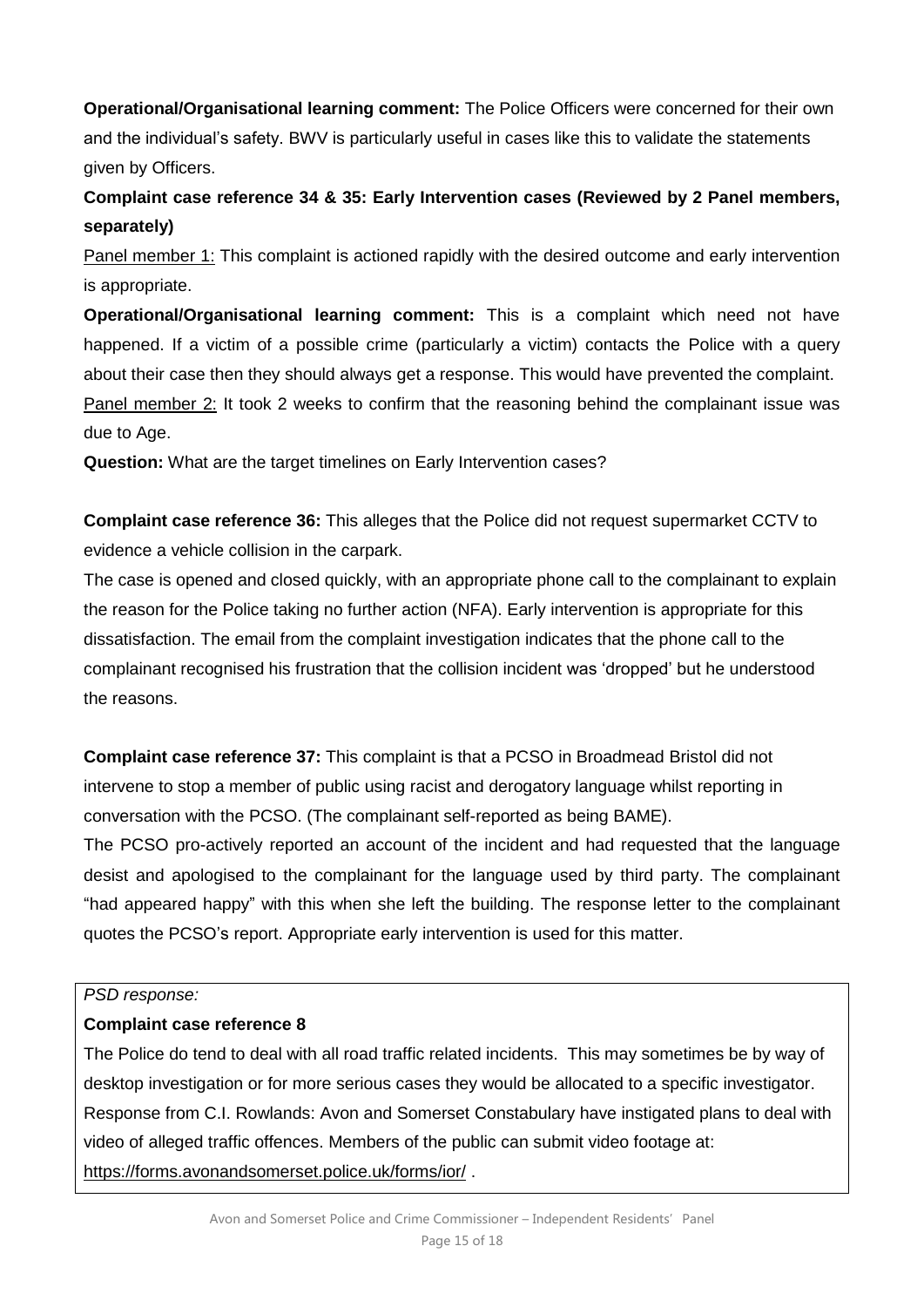This is then viewed in the control room by police officers from our incident resolution team who then take appropriate action – send Notice of Intended Prosecution, warning letter or no further action.

#### *Complaint case reference 21*

*Having reviewed this complaint, it was resolved by way of Local Resolution. Inspector Wasiak in his final letter does make it clear that the complainant did not receive the service he should have expected. What is good is that he has taken the learning from this and ensured its' passed onto other team members. Although this could be considered a low-level incident, it is only correct that members of the public receive a professional and appropriate level of service. There were some failings here, which has been addressed. Local Resolution was the appropriate way of managing this complaint and although there is no documented communication plan, the complaint appears to have been resolved to the complainant's satisfaction.*

#### **Complaint case reference 22**

*The nature of complaint should not determine how quickly we update the complainant. We will always endeavour to update the complainant as soon as possible and are then required to provide updates every 28 days.* 

#### *Complaint* **case reference 29**

*This complaint is not subjudice and the investigation is ongoing. DCI Deryck Rees appointed DI Larissa Hunt to investigate this matter and updates have been provided, however, this appears to have been sent to a previous PSD administrator for the Investigations Department and not to Headquarters PSD Case Administration for central updates. DI Hunt has been in regular contact with the complainant and is in the process of finalising this complaint.* 

Early Intervention cases need to be resolved within 72 hrs. The Police Complaint regulations dictate that after this timeframe we must record the matter as an official complaint. What this window allows is for simple matters to be resolved to the member of the public's satisfaction. Clearly this only applies to matters that are low level.

The last meeting's Panel report was approved for publication after the member-review time period.

#### **Any other business**

One Panel member attended the Enquiry Day on 9 March 2018 regarding Mr Ebrahimi's tragic murder in 2013 and the IPCC independent investigation report response in 2017. The Action Plans were reviewed for the Police, Bristol City Council and SARI (Stand Against Racism and Inequality),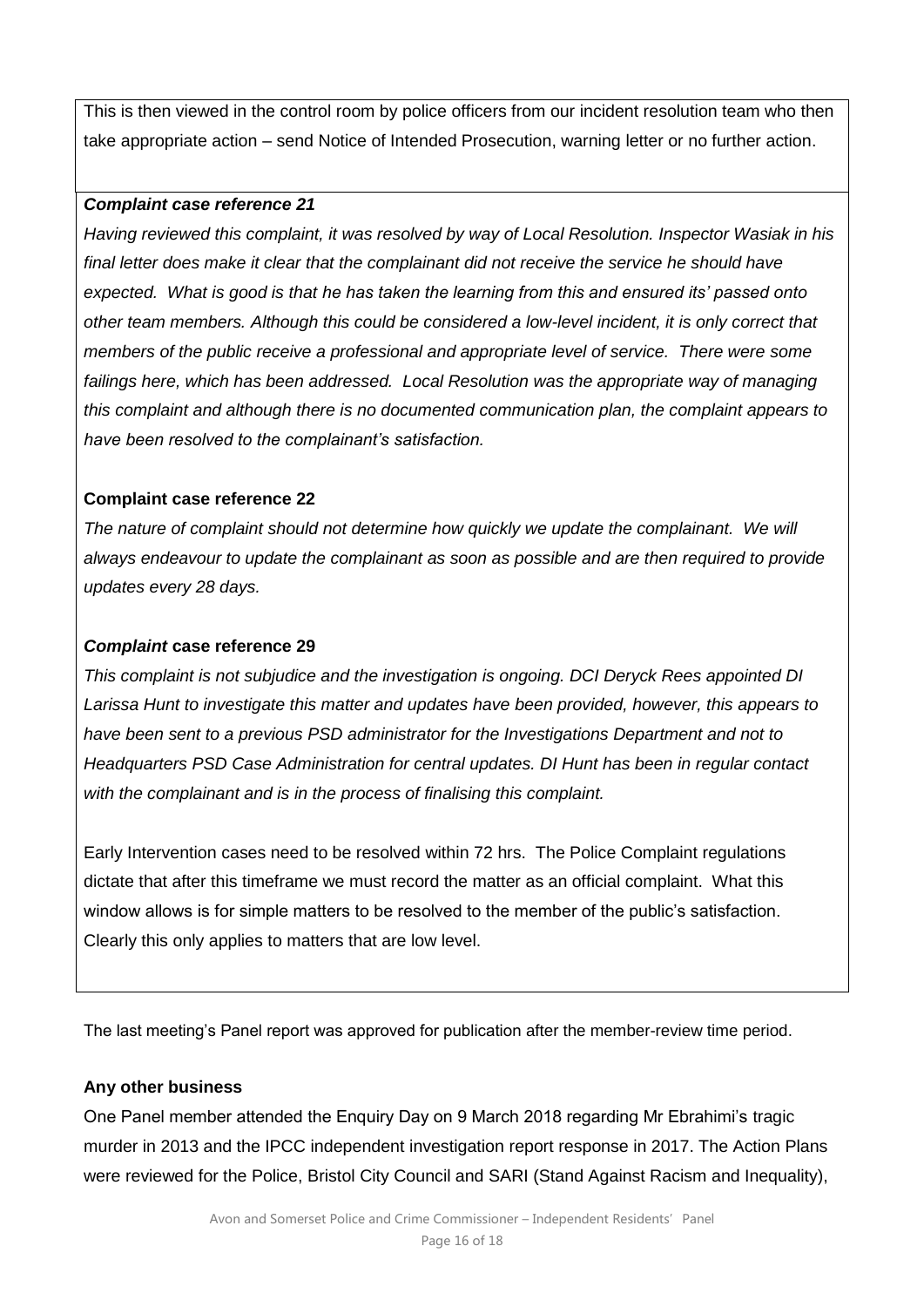to learn from the mistakes. There were 20 attendees and useful challenges. The Enquiry Day Panel were PCC Sue Mountstevens, Bristol Mayor Marvin Rees and a SARI Trustee member. The PCC welcomes transparency and the Enquiry focussed on what has been done and is to do. The Outcomes from the event will be published.

The Panel Chair will circulate a Panel member's update regarding attendance at the recent Chief Constable's Roadshow.

## **ACTIONS**

**ACTION 1:** Completed - A 10 working day extension has been given for Panel member comments to the December 2017 Panel report before publication.

**ACTION 2:** Completed - The Panel have accepted the offer to visit Avon and Somerset Constabulary's Professional Standards Department at the beginning of the next Panel meeting on Thursday 14 June 2018.

**ACTION 3:** Completed - A visit has been arranged for Panel members to the Police Communications Department - the Call centre for 101/999 and Police Response - for the meeting on 13 September 2018.

This is similar to part of the Police Ride-Along Scheme, with an application form and information here:<https://www.avonandsomerset.police.uk/services/ride-along-scheme/>.